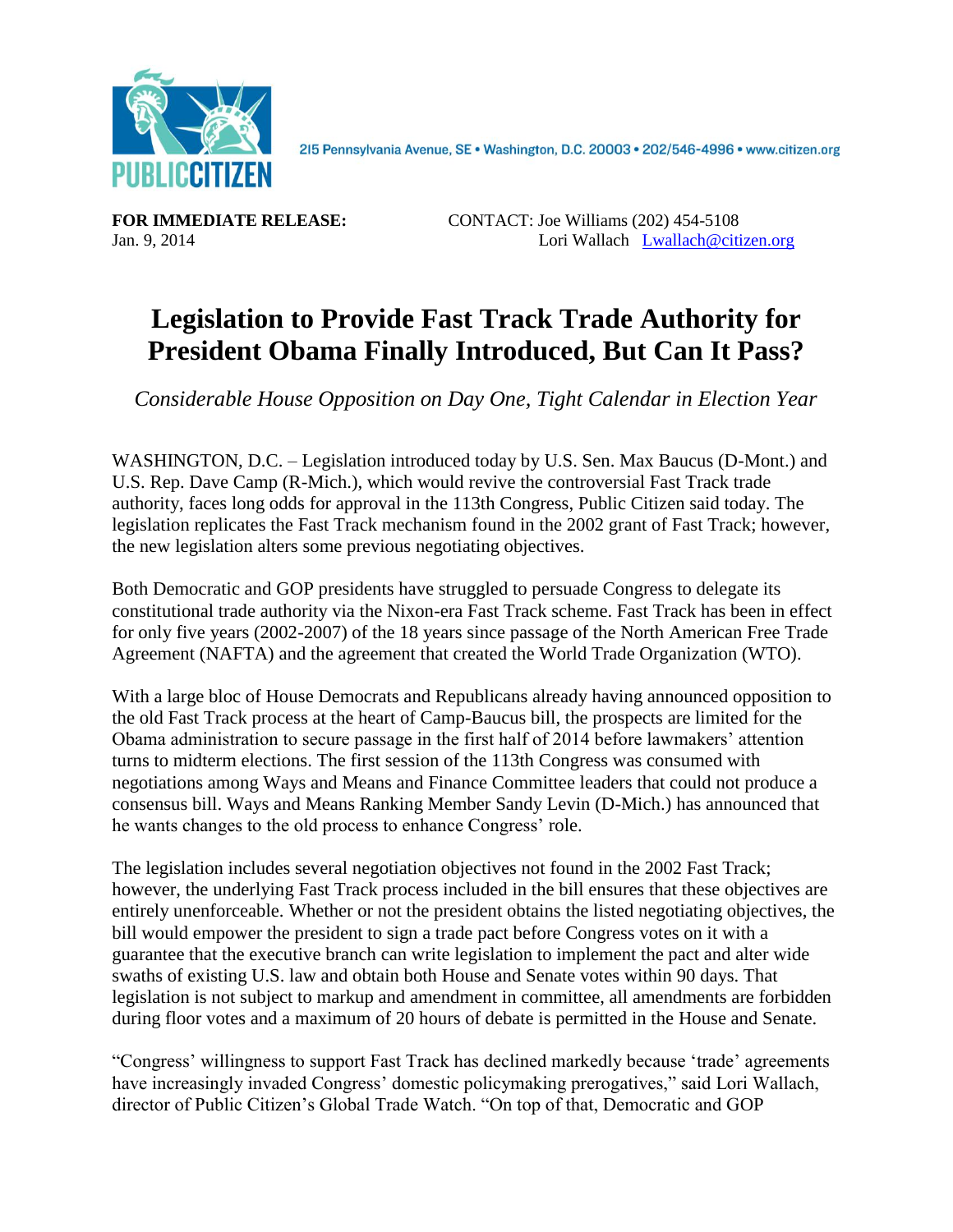presidents alike have consistently ignored the negotiating objectives included in Fast Track, but the way the process is structured, Congress has given away its authority to do anything about it."

The Trans-Pacific Partnership, for which President Barack Obama seeks Fast Track authority, includes chapters on patents, copyright, financial regulation, energy policy, procurement, food safety and more that would constrain the policies on these matters that Congress and state legislatures can maintain or establish.

President George W. Bush spent two years and extraordinary political capital to obtain the 2002- 2007 Fast Track grant, which passed a Republican-controlled House by one vote and expired in 2007.

A two-year effort by President Bill Clinton to obtain Fast Track trade authority during his second term in office was voted down on the House floor in 1998 when 171 Democrats were joined by 71 GOP who bucked then-Speaker Newt Gingrich. Clinton did not have Fast Track for six of his eight years in office, but still implemented more than 130 trade agreements, including granting Most Favored Nation status to China, which led to China's WTO access.

"Fast Track is outdated 1970s technology being applied to 21st century realities, which is causing serious damage," said Wallach. "It's rare these days that across the aisle, Congress agrees on anything, so it's notable that a large bipartisan bloc insists on maintaining the exclusive constitutional authority over trade that the Founding Fathers wisely granted to Congress."

Fast Track allowed a president to determine the contents of trade pacts, sign them before Congress votes and write expansive implementing legislation that is not subject to congressional committee amendment – all with a guarantee that Congress would vote on a completed agreement and the legislation within 90 days, with no floor amendments and limited debate.

A [letter](http://qz.salsalabs.com/dia/track.jsp?key=-1&url_num=1&url=http%3A%2F%2Fdelauro.house.gov%2Findex.php%3Foption%3Dcom_content%26view%3Darticle%26id%3D1455%3Adelauro-miller-lead-151-house-dems-telling-president-they-will-not-support-outdated-fast-track-for-trans-pacific-partnership%26Itemid%3D21) sent to Obama in November by 151 Democrats called for creation of a new mechanism for trade agreement negotiations and approval: "Congress, not the Executive Branch, must determine when an agreement meets the objectives Congress sets in the exercise of its Article I-8 exclusive constitutional authority to set the terms of trade," the letter said. "For instance, an agreement that does not specifically meet congressional negotiating objectives must not receive preferential consideration in Congress."

Further, "A new trade agreement negotiation and approval process that restores a robust role for Congress is essential to achieving U.S. trade agreements that can secure prosperity for the greatest number of Americans, while preserving the vital tenets of American democracy in the era of globalization," the letter stated. "Twentieth Century 'Fast Track' is simply not appropriate for 21st Century agreements and must be replaced."